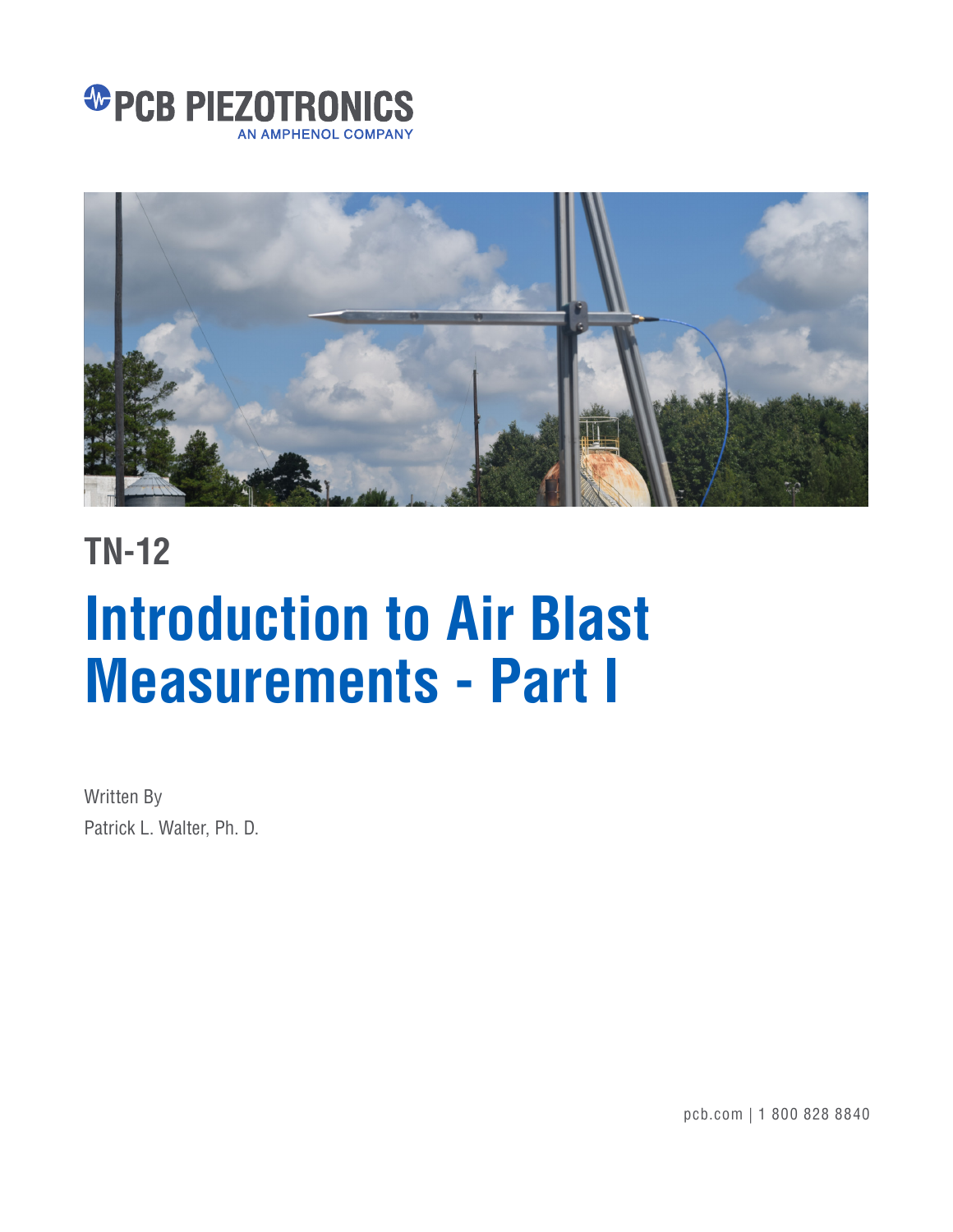## **Introduction to Air Blast Measurements - Part I**

**Patrick L. Walter, Ph. D.**

An explosion in air is a process by which a rapid release of energy generates a pressure wave of finite amplitude. The energy source can be anything that generates a violent reaction when initiated. This includes: chemical or nuclear materials, gases (high pressure gas-storage vessels, steam boilers), or electricity (spark gap, rapid vaporization of a metal). The properties of air will cause the front of this pressure wave to "shock up", or steepen, as the front moves. The result is a shock front moving supersonically, i.e., faster than the sound speed of the air ahead of it, with discontinuities in pressure, density, and particle velocity across the front.



**Free Air Blast Directed Air Blast (Shocktube)**



**Contained Air Blast**

#### **Figure 1: Examples of Freely Expanding, Directed, and Contained Air Blasts**

Unlike acoustic waves that move at sonic velocity, produce no finite change in particle velocity, and don't "shock up," air blast is a nonlinear process involving nonlinear equations of

### **Measurement Specialist/PCB Piezotronics, Inc. Engineering Faculty/Texas Christian University Depew, NY 14043 Fort Worth, TX 76129**

motion. Air blast can be encountered in freely expanding shocks in air or, if obstacles enclose the energy source, in directed shocks and contained shocks. Examples of all three are shown in Figure 1.

A near-ideal explosion that is generated by a spherically symmetric source, and that occurs in a still, homogeneous atmosphere, would result in a pressure-time history similar to the one illustrated in Figure 2. The pressure is at ambient until the air blast arrives. At this time it instantaneously rises to its peak side-on overpressure, decays back to ambient, drops to a partial vacuum, and eventually returns to ambient.



#### **Figure 2: Ideal Side-on Pressure Record Attributable to a Spherical Symmetric Source in a Homogeneous Medium**

Deviations from this ideal waveform are to be expected. Rarefaction waves occur at the contact surface between the explosion products and air; these waves result in modification of the positive shock phase.

For caged explosives, any fragment that is generated may have an associated momentum adequate for it to outrun the blast-wave velocity and produce disturbances before the wave's arrival. Ground effects due to dust or heat-reflecting surfaces may form a precursor wave.

Additionally, if the blast wave has low specific energy, it may travel a significant distance before "shocking up." The inter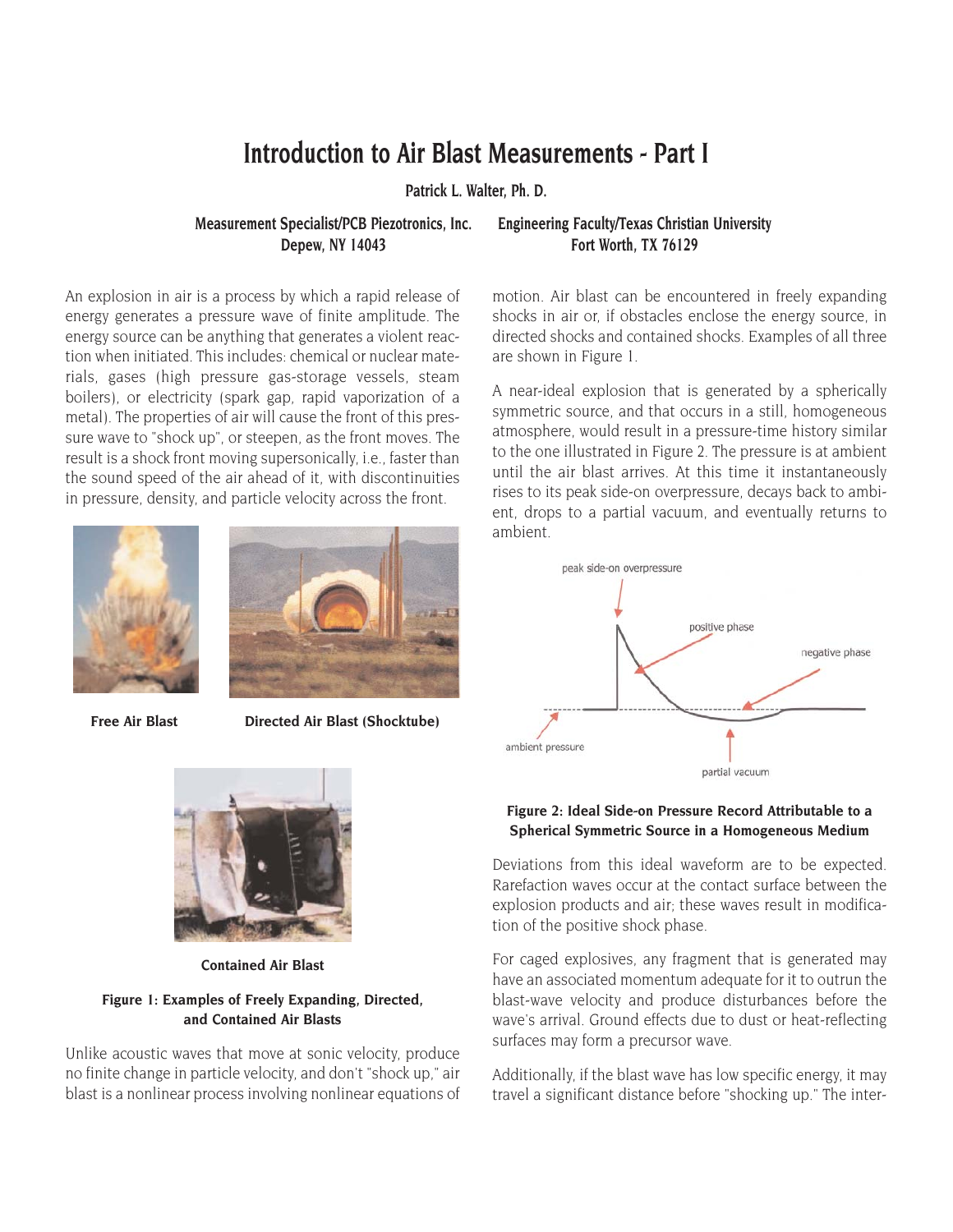action of blast waves with a solid object can result in reflections from the object or cause the waves to reflect from, as well as diffract around the object.

Figure 3 shows the reflection of strong shock waves from a reflective surface.  $I_1$ ,  $I_2$ , and  $I_3$  represent the expanding shock wave, while the "R" contours represent the respective reflections from the surface. When  $I_1$  just touches the surface S, a reflection occurs that is more than two times  $I_1$ . As the shock wave continues to move outward, the intersection of each I and its corresponding R lies on the dashed line. The incident and reflected shocks coalesce to form a Mach stem. As the shock expands, the Mach stem grows, eventually encompassing the 2-shock system above it.



**Figure 3: Strong Shock Wave Interaction with a Reflective Surface**

As the blast wave propagates to greater distances from its source, its magnitude lessens and it decreases in velocity until it propagates at the speed of sound. Theoretically, acoustical laws could then apply, but meteorological conditions tend to control its properties at long distances.

The development of predictive codes and analytical techniques for the strength and directional characteristics of blast-waves is highly dependent on experimental measurements. Robust blast-pressure transducers were not always available to make these measurements; they had to be developed.

Much of the early development of these blast-pressure transducers occurred at government laboratories such as the Ballistic Research Laboratory (BRL - United States) and Royal Armament Research and Development Establishment (RARDE - United Kingdom) in the 1950s and 1960s. Among the early commercial pressure transducer developers were Atlantic Research Corporation, Kaman Nuclear Corporation, Kistler Instrument Corporation (where some of its founders subsequently formed PCB Piezotronics), and Shaevitz-Bytrex Corporation.

To characterize the time signature of a blast-pressure event, transducers are required for two types of measurements.

Side-on transducers (incident) are those that record free field pressure at varying distances from the blast source. Their design must minimize interference with the flow behind the shock front. Reflected-pressure transducers are used for measuring pressures reflected at normal or oblique incidence from a rigid surface. Flow and diffraction effects are no longer important. This type of transducer must be mounted so that its sensing surface is flush with the reflecting surface for the shock front.

One of the notable pioneers in this field was Mr. Ben Granath who originally worked at BRL and subsequently founded Susquehanna Instruments, a development company for blast transducers. This company is now part of PCB Piezotronics. Photographs of two transducers, which resulted from Mr. Granath's work, are provided as Figure 4.



**PCB Series 137 Pencil ProbePCB Series 134 Blast Probe**

#### **Figure 4: PCB Blast Pressure Transducers**

In Figure 4, the transducer on the left, the pencil probe, is obviously intended for side-on pressures. Its quartz acceleration compensated piezoelectric sensing element is built into the housing. The geometry of the contained piezoelectric element, as well as the velocity of the shock front of the blast wave passing over it, control its rise time of  $< 1-4$  usec. This transducer covers a pressure range extending to 1000 psi. The transducer in the right portion of this figure works on the principle of a pressure bar. Its sensing element is tourmaline, which is interfaced to an internal bar. The bar is acoustically impedance-matched to the tourmaline, resulting in a 1.5-MHz resonant frequency for the transducer. This model transducer is used for reflected pressure measurements to 20,000 psi.

A limitation of the early piezoelectric transducers developed by government labs and/or industry was the influence of the cable on their signal. In hazardous tests, such as those involving explosives, cable lengths of 100s to 1,000s of feet are typical. When these cable lengths were employed with charge-sensing circuits, a variety of deleterious effects would result; the principal problems were:

- noise generated within the cable due to triboelectric effects,
- the high cost of special noise-treated cables to eliminate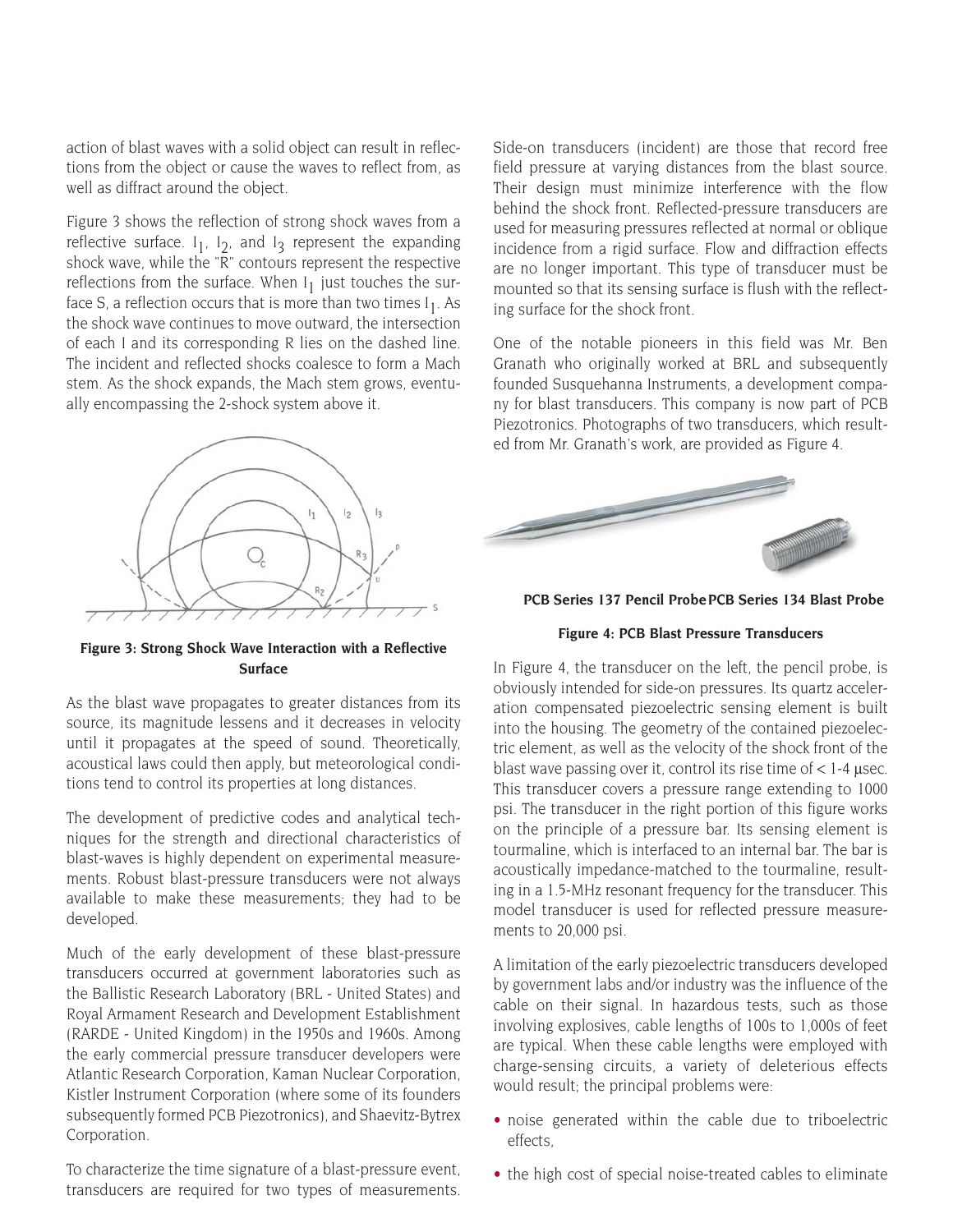the above effects, and

• a charge sensing amplifier's noise level, which increases in proportion to cable capacitance, i.e., cable length.

All of the aforementioned problems have subsequently been solved with integral-electronics piezoelectric (IEPE) transducers. PCB Piezotronics equivalent registered trademark, which predates the IEPE designator, is "ICP®." The IEPE configuration converts the transducer's output to low impedance, thus eliminating triboelectric effects, and it also permits the use of a variety of inexpensive 2-wire cable systems, none of which require noise treatment. In addition, if a typical 20-milliamp current is used to power the transducer, the high-frequency response of the transducer is maintained over very long cable runs. Figure 5 shows a cross-sectional view of an acceleration compensated pressure transducer in an IEPE or ICP® configuration.





Author's note: This article introduced the topic of blast pressure measurement and provided background on it. Subsequent articles will deal with other unique challenges associated with this discipline.